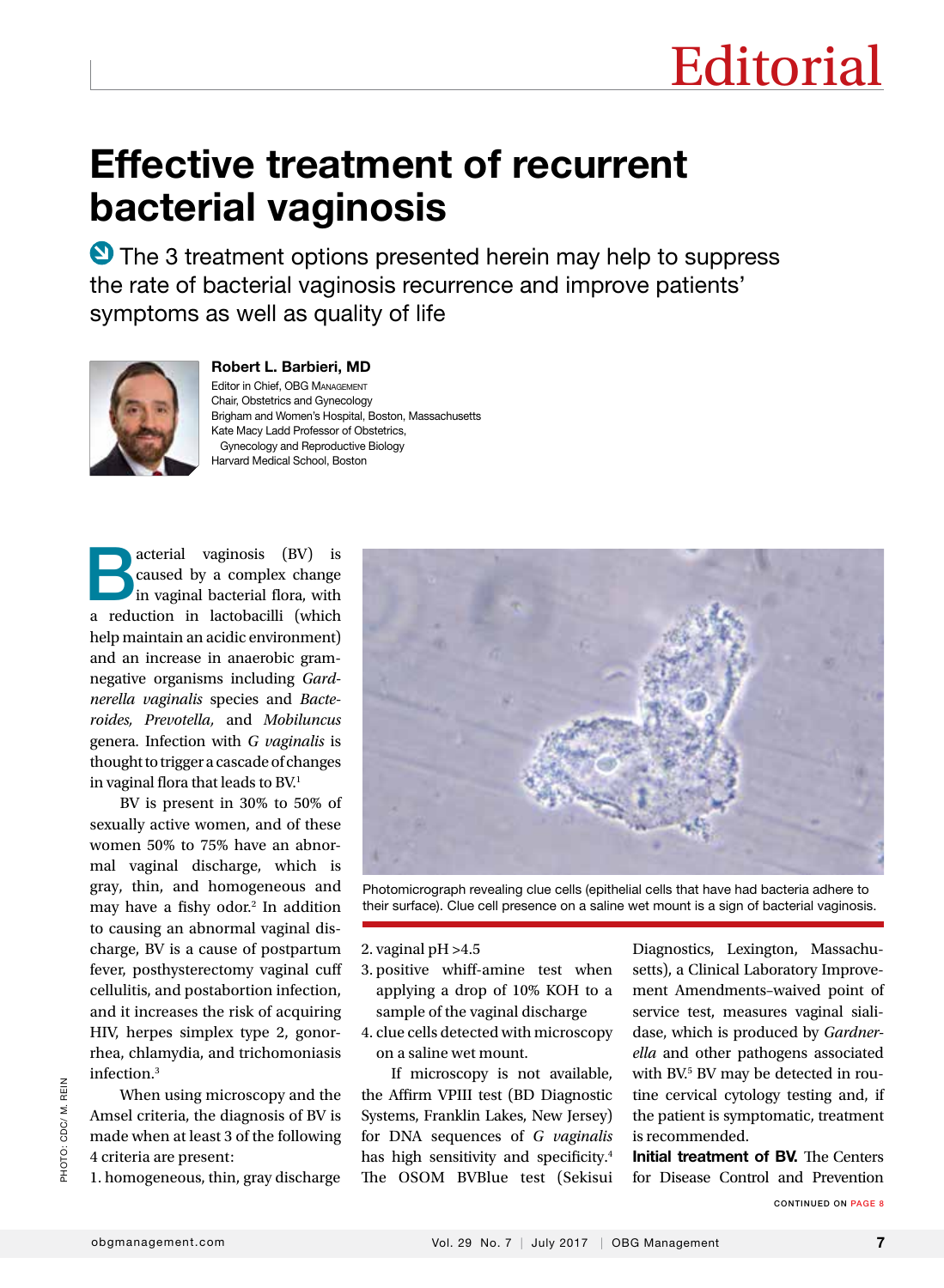## Editorial

CONTINUED FROM PAGE 7

(CDC) has recommended 3 treatment regimens for BV and 4 alternative treatment options (TABLE, page 11).<sup>6</sup> In addition to antimicrobial treatment, the CDC recommends that women with BV use condoms with sexual intercourse. The CDC also advises that clinicians should consider testing women with BV for HIV and other sexually transmitted infections.

#### Treatment of recurrent BV

A major problem with BV is that, although initial treatment is successful in about 80% of cases, up to 50% of women will have a recurrence of BV within 12 months of initial

treatment.2 Preliminary studies suggest that for women with 3 or more episodes of BV, the regimens below may be effective.

#### Regimen 1

Following the completion of a CDCrecommended treatment regimen (see TABLE), prescribe metronidazole vaginal gel 0.75%, one full applicator, twice weekly for 6 months.<sup>7</sup>

In a prospective randomized trial examining this regimen, following initial treatment with a 10-day metronidazole vaginal gel regimen 112 women were randomly assigned to chronic suppressive therapy with metronidazole vaginal gel 0.75%, one full applicator, twice weekly for



In your practice do you prefer 1 of the following options for the treatment of recurrent BV?

- A) Regimen 1: Intermittent vaginal metronidazole treatment. Following the completion of a CDC-recommended treatment regimen prescribe metronidazole vaginal gel 0.75%, one full applicator, twice weekly for 6 months.
- B) Regimen 2: Boric acid followed by intermittent vaginal metronidazole treatment. Initiate a 21-day course of vaginal boric acid capsules 600 mg once daily at bedtime and simultaneously prescribe a standard CDC treatment regimen. At the completion of the vaginal boric acid treatment initiate metronidazole vaginal gel 0.75% twice weekly for 6 months.
- C) Regimen 3: Monthly single-dose oral metronidazole plus fluconazole treatment. Following the completion of a standard treatment regimen, prescribe oral metronidazole 2 g and fluconazole 150 mg administered once every month.

#### D) Other regimen not listed above.

Tell us at rbarbieri@frontlinemedcom.com Please include your name and city and state.



#### Regimen 2

Initiate a 21-day course of vaginal boric acid capsules 600 mg once daily at bedtime and simultaneously prescribe a standard CDC treatment regimen (see TABLE). At the completion of the vaginal boric acid treatment initiate metronidazole vaginal gel 0.75% twice weekly for 6 months.<sup>8</sup> NOTE: Boric acid can cause death if consumed orally.<sup>9</sup> Boric acid capsules should be stored securely to ensure that they are not accidentally taken orally. Boric acid poisoning may present with vomiting, fever, skin rash, neutropenia, thrombocytopenia, metabolic acidosis, and renal failure.10 Boric acid should not be used by pregnant women because it is a teratogen.<sup>11</sup>

The bacterial organisms responsible for BV reside in a self-produced matrix, referred to as a biofilm, that protect the organisms from antimicrobial agents.12 Boric acid may prevent the formation of a biofilm and increase the effectiveness of antimicrobial treatment.

#### Regimen 3

Following the completion of a standard treatment regimen (see TABLE), prescribe oral metronidazole 2 g and fluconazole 150 mg administered once every month.<sup>13</sup>

CONTINUED ON PAGE 11 In a randomized clinical trial, 310 female sex workers were randomly assigned to monthly treatment with oral metronidazole 2 g plus fluconazole 150 mg or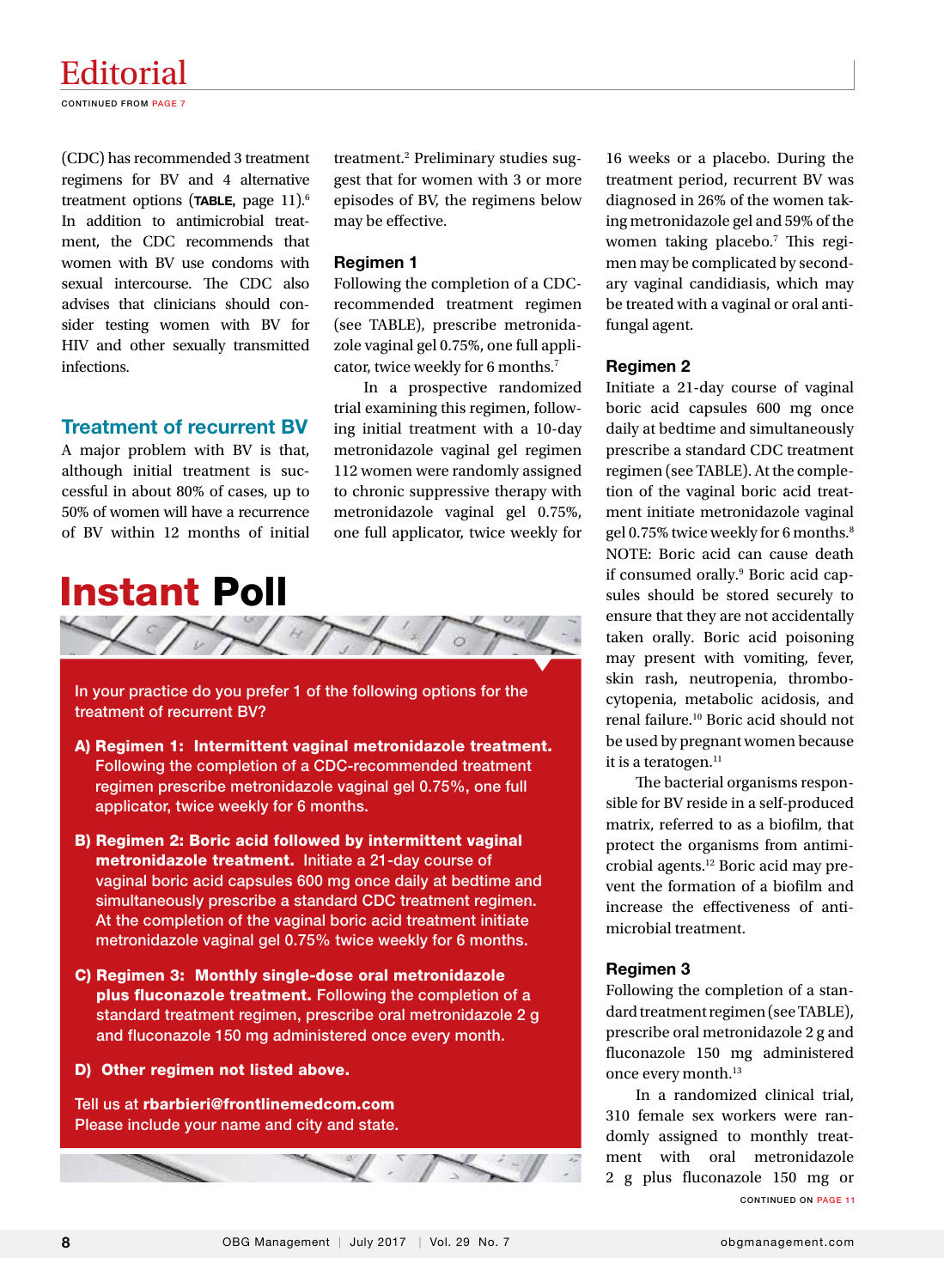### TABLE Centers for Disease Control and Prevention (CDC) recommended and alternative treatments for bacterial vaginosis.<sup>6,a</sup> Prices are calculated based on average cost of generic medications listed on the Internet sites GoodRx.com or Drugs.com.

| <b>Medication</b>                            | Regimen                                                          | Approximate price |
|----------------------------------------------|------------------------------------------------------------------|-------------------|
| Metronidazole tablets <sup>b</sup>           | 500 mg orally twice daily for 7 days                             | \$14              |
| Metronidazole 0.75% vaginal gel <sup>p</sup> | One full applicator (5 g) intravaginally once per day for 5 days | \$39              |
| Clindamycin 2% vaginal cream <sup>c</sup>    | One full applicator (5 g) intravaginally at bedtime for 7 days   | \$36              |
| <b>CDC</b> alternative treatments            |                                                                  |                   |
| <b>Medication</b>                            | Regimen                                                          | <b>Price</b>      |
| Tinidazole tablets <sup>b</sup>              | 2 g orally once daily for 2 days                                 | \$81              |
| Tinidazole tablets <sup>b</sup>              | 1 g orally once daily for 5 days                                 | \$102             |
| Clindamycin capsule                          | 300 mg orally twice daily for 7 days                             | \$14              |
| Clindamycin vaginal suppository              | 100 mg intravaginally once at bedtime for 3 days                 | \$161             |

or use condoms during the treatment reg

bAlcohol consumption should be avoided during treatment with metronidazole and tinidazole, including for 24 hours after the last dose of metronidazole and 72 hours after the last dose of tinidazole.

c Clindamycin cream is oil-based and may weaken latex condoms and diaphragms for up to 5 days after use.

placebo for up to 12 months.13 In the treatment and placebo groups episodes of BV were 199 and 326 per 100 person-years, respectively (hazard ratio, 0.55; 95% confidence interval, 0.49–0.63; *P*<.001). In Canada, a vaginal ovule containing both a high dose of metronidazole (500 mg) and nystatin (10,000 IU) is available and could be used intermittently to prevent recurrence.<sup>14</sup>

#### Treatment of partners

The CDC does not recommend treatment of the partners of women with BV because there are no definitive data to support such a recommendation. However, the 6 published clinical trials testing the utility of treating sex partners of women with BV have significant methodologic flaws, including underpowered studies and suboptimal antibiotic treatment regimens.15 Hence, whether partners should be treated remains an open

question. Many experts believe that, in most cases, BV is a sexually transmitted disease.<sup>16,17</sup> For women who have sex with women, the rate of BV concordance among partners is high. If one woman has diagnosed BV and symptoms are present in her partner, treatment of the partner is reasonable. For women with BV who have sex with men, sexual intercourse influences disease activity, and consistent use of condoms may reduce the rate of recurrence.18 Male circumcision may reduce the risk of BV in female partners.<sup>19</sup>

#### Over-the-counter treatments

In women with BV it is thought that the vaginal administration of lactic acid can help restore the normal acidic pH of the vagina, encourage the growth of lactobacilli, and suppress the growth of the bacteria that cause BV.20 Many products containing lactic acid in a formulation for vaginal use are available (among them Luvena and Gynofit gel).

CONTINUED ON PAGE 12 Lactobacilli play an important role in maintaining vaginal health. *Lactobacillus rhamnosus* and *Lactobacillus reuteri* are available for purchase as supplements for oral administration. It is thought that oral administration of lactobacilli can help improve the vaginal microbiome. In one clinical trial, 125 women with BV were randomly assigned to receive the combination of 1 week of metronidazole plus oral *Lactobacillus* twice daily for 30 days or metronidazole plus placebo.<sup>21</sup> Resolution of symptoms was reported as 88% and 40% in the metronidazolelactobacilli and metronidazoleplacebo groups, respectively.<sup>21</sup> By contrast, one systematic review of probiotic treatment of BV concluded that there is insufficient evidence to recommend for or against probiotic treatment of BV.<sup>22</sup> Patients with